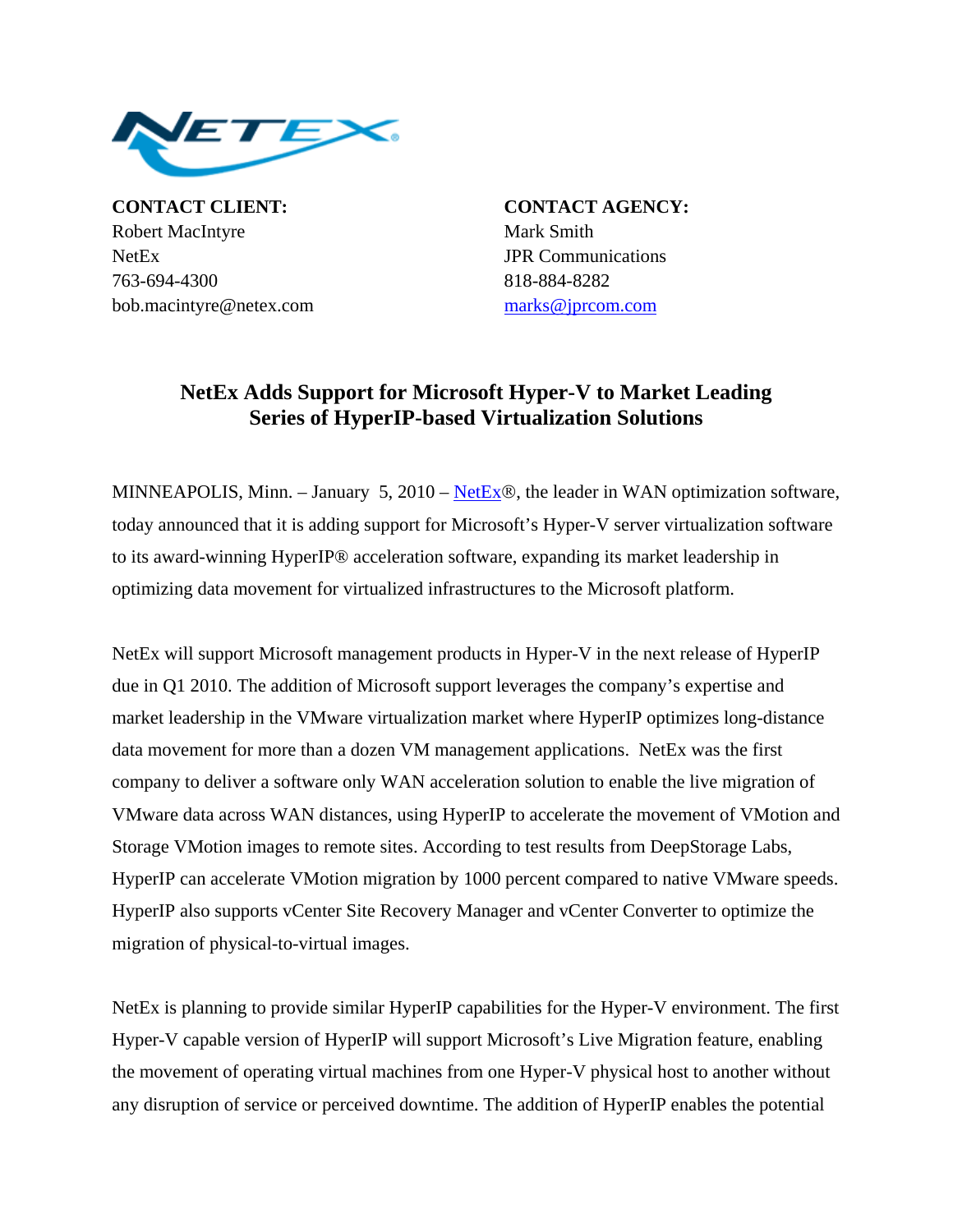## NetEx Adds Microsoft Hyper-V Support  $-2$ -To HyperIP Optimization Software

use of Hyper-V and Live Migration beyond the data center to open up long-distance movement of live virtual machines to remote sites via WAN connections without the typical distance limitations and latency problems encountered with WAN-based data movement.

With its entrenched position in the VMware market and now support for Microsoft Hyper-V, NetEx is well-positioned for the next wave of growth in the server virtualization market with products for the two leading vendors of server virtualization software, according to IDC's October 2009 Worldwide Quarterly Server Virtualization Tracker report.

"Hyper-V is a hot product that has gained rapid market acceptance within Windows Server infrastructures, and now another market that will dramatically benefit from the optimization capabilities of HyperIP," said Robert MacIntyre, NetEx Vice President of Business Development and Marketing. "Having a presence in both the Hyper-V and VMware camps has NetEx ideally positioned for the future of server virtualization spurred by an upcoming technology refresh for aging server infrastructures with virtualization as a default IT strategy for deployment, virtualization as a standard technology for cloud computing, and the evolution of IT strategies to more effectively manage virtualization deployments and virtualized infrastructures."

## **About HyperIP**

HyperIP is NetEx's award-winning business continuity and disaster recovery optimization solution for backup, recovery and data replication applications. Patent-pending technology accelerates and optimizes industry-leading data replication and file transfer applications by aggregating multiple data replication applications over a shared connection while mitigating the inherent network latency and network disruption for long-distance remote TCP data transmissions. HyperIP supports long-distance data transfers at up to 800 Mb/s, the highest performance of any WAN optimization solution on the market, and 25 to more than 100 percent faster than competitive products. Transfer speed is optimized for the full range of data management applications, including backup and remote replication and business continuance/disaster recovery (BC/DR). NetEx offers HyperIP as a plug-and-play appliance and as a software-only configuration, enabling customers to quickly deploy the acceleration software into their existing virtualized infrastructures.